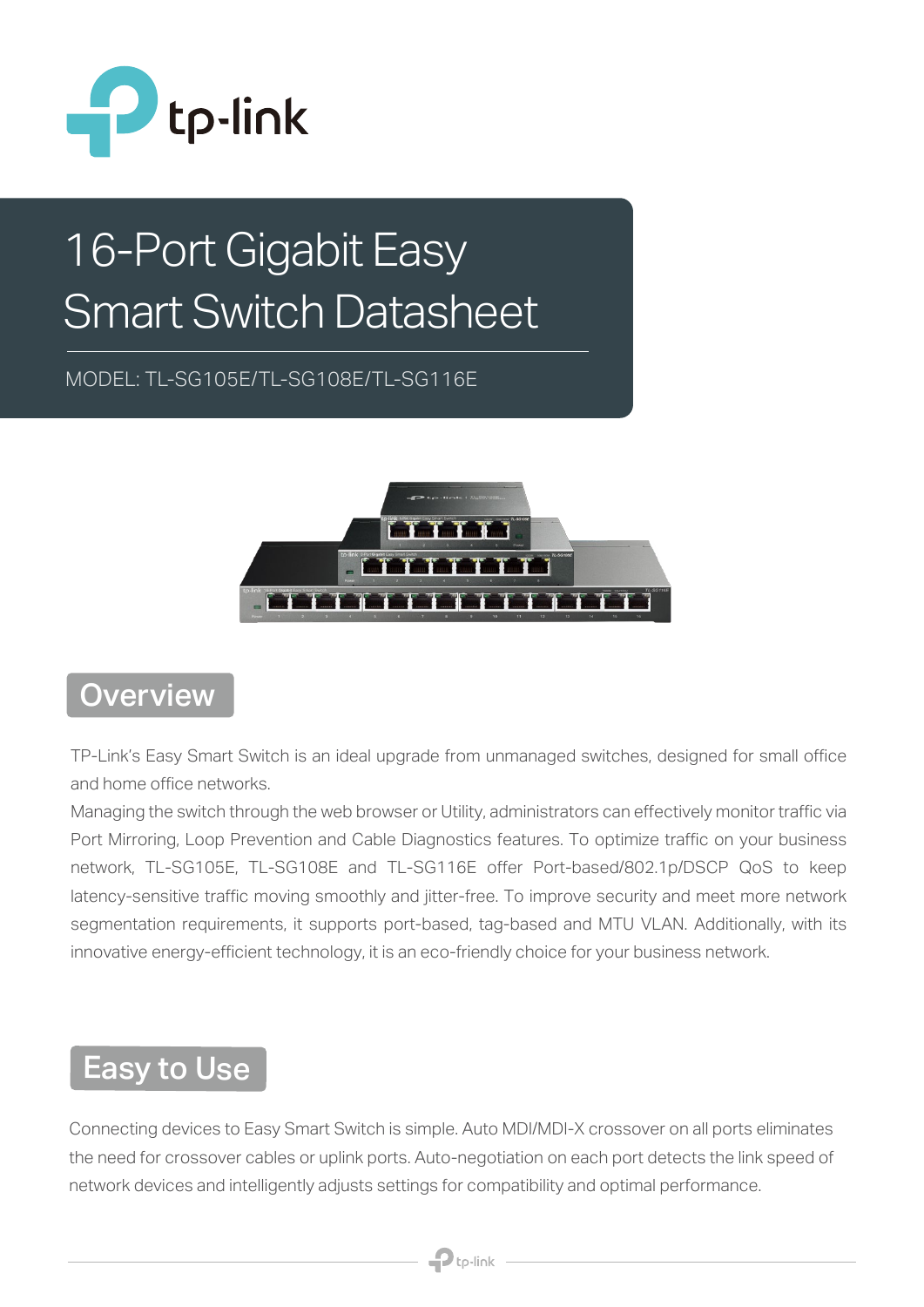#### Durable Metal Casing

The interior components of Easy Smart Switches are protected by high-quality metal casing to ensure a long product life. Having passed an array of stringent reliability tests, Easy Smart Switches deliver switching performance you can depend on. Its compact size makes it ideal for deployment on desktops or work benches.

#### Abundant Software Features

Easy Smart Switches excel not only in simple plug-and-play networks, but also in more demanding environments.

- Network monitoring: Enables users to observe traffic behavior.
- Port Mirroring, Loop Prevention and Cable Diagnostics: Allow connection problems on your network be identified and located. to be identified and located.
- Port/802.1p/DSCP QoS: Designate the priority of the traffic, for example, to ensure that voice and video applications remain clear and lag-free.
- MTU VLAN, port-based VLAN and 802.1Q-based VLAN: Meet more network segmentation requirements and provide a more secure network

#### Go Green with Your Ethernet

TP-Link's latest generation of Easy Smart Switch makes use of innovative energy-saving technologies. Power consumption automatically adjusts according to the link status and cable length, allowing you to expand your network while minimizing your carbon footprint. Protect the planet and lower your energy bills — it's a win-win!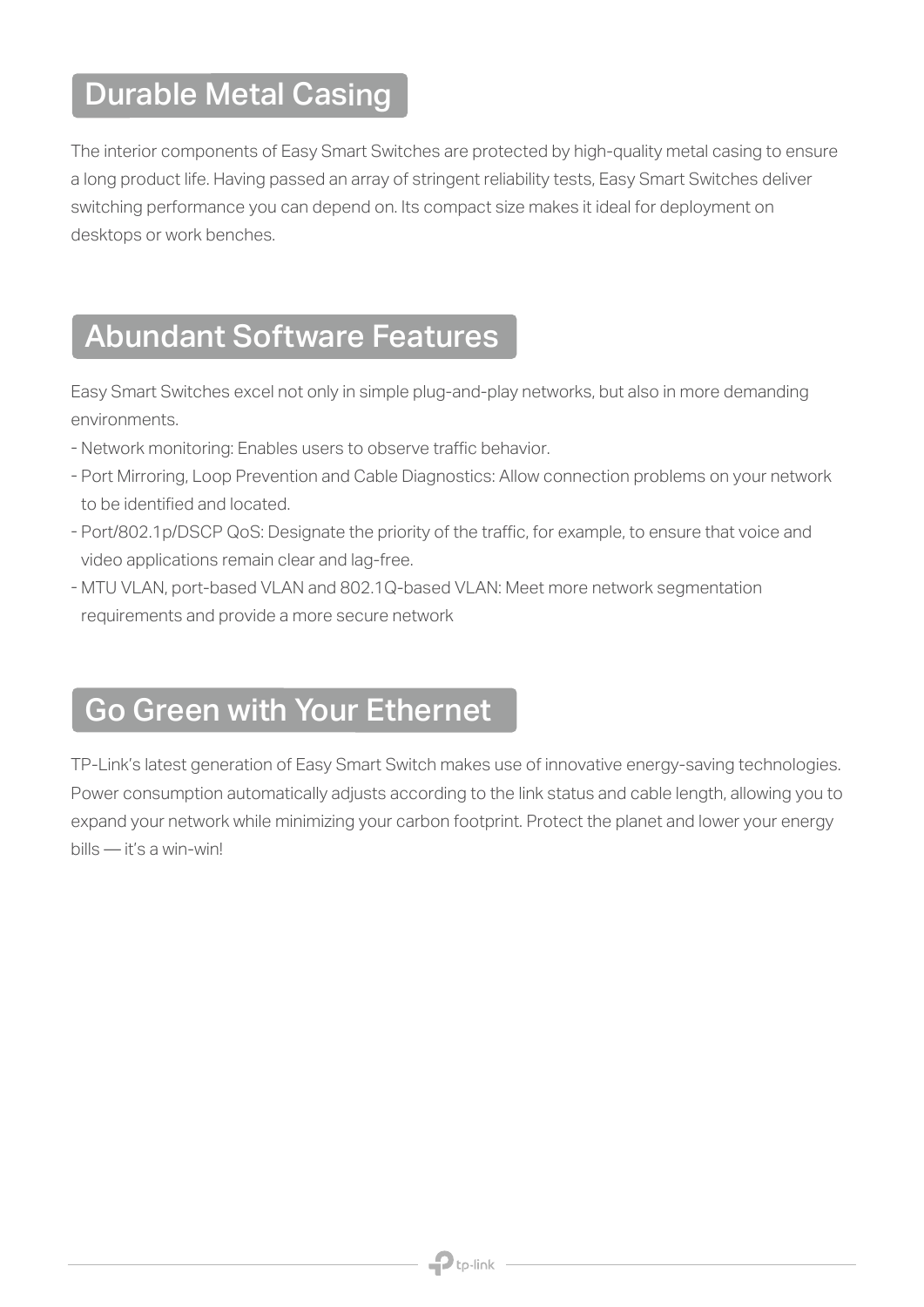## **Specifications**

| <b>Features &amp; Performance</b> |                                      |                                                                          |                                                                    |                                                                                  |  |
|-----------------------------------|--------------------------------------|--------------------------------------------------------------------------|--------------------------------------------------------------------|----------------------------------------------------------------------------------|--|
| <b>Product Pictures</b>           |                                      | <b>ALTER</b>                                                             | en termen                                                          | <b>.</b>                                                                         |  |
| Model                             |                                      | TL-SG105E                                                                | TL-SG108E                                                          | TL-SG116E                                                                        |  |
| General                           | Interfaces                           | 5 10/100/1000<br>Mbps RJ45                                               | 8 10/100/1000 Mbps<br><b>RJ45</b>                                  | 16 10/100/1000 Mbps<br><b>RJ45</b>                                               |  |
|                                   | Mounting                             | Desktop/Wall Mounting                                                    |                                                                    |                                                                                  |  |
| Performance                       | Switching Capacity                   | 10 Gbps                                                                  | 16 Gbps                                                            | 32 Gbps                                                                          |  |
|                                   | Forwarding Rate                      | 7.44 Mpps                                                                | 11.9 Mpps                                                          | 23.81 Mpps                                                                       |  |
|                                   | <b>MAC Address Table</b>             | 2K                                                                       | 4K                                                                 | 8K                                                                               |  |
|                                   | Packet Buffer Memory                 | 1.5 Mbit                                                                 |                                                                    | 4.1 Mbit                                                                         |  |
|                                   | Jumbo Frame                          | 16 KB                                                                    |                                                                    | 10000 bytes                                                                      |  |
| Physical &En-<br>vironment        | Power Supply                         | <b>External Power</b><br>Adapter (5 V/0.6 A)                             | <b>External Power Adapter</b><br>(9 V/0.6 A)                       | <b>External Power Adapter</b><br>(12 V/1 A)                                      |  |
|                                   | Max Power Consumption                | 2.66 W (220 V/50 Hz)                                                     | 3.55 W (220 V/50 Hz)                                               | 9.19 W (220 V/50 Hz)                                                             |  |
|                                   | Max Heat Dissipation                 | 9.07 BTU/h                                                               | 12.12 BTU/h                                                        | 31.36 BTU/h                                                                      |  |
|                                   | Dimensions ( $W \times D \times H$ ) | $3.9 \times 3.9 \times 1.0$ in.<br>$(100 \times 98 \times 25 \text{mm})$ | $6.2 \times 4.0 \times 1.0$ in.<br>$(158 \times 101 \times 25$ mm) | $11.26 \times 4.4 \times 1.0$ in.<br>$(286 \times 111.7 \times 25.4 \text{ mm})$ |  |
|                                   | Fan Quantity                         | Fanless                                                                  |                                                                    |                                                                                  |  |
|                                   | <b>Operating Temperature</b>         | 0 °C-40 °C (32 °F-104 °F)                                                |                                                                    |                                                                                  |  |
|                                   | Storage Temperature                  | $-40$ °C-70 °C (-40 °F-158 °F)                                           |                                                                    |                                                                                  |  |
|                                   | <b>Operating Humidity</b>            | 10%-90%RH, non-condensing                                                |                                                                    |                                                                                  |  |
|                                   | Storage Humidity                     | 5%-90%RH, non-condensing                                                 |                                                                    |                                                                                  |  |
|                                   | Certification                        | CE, FCC                                                                  |                                                                    |                                                                                  |  |